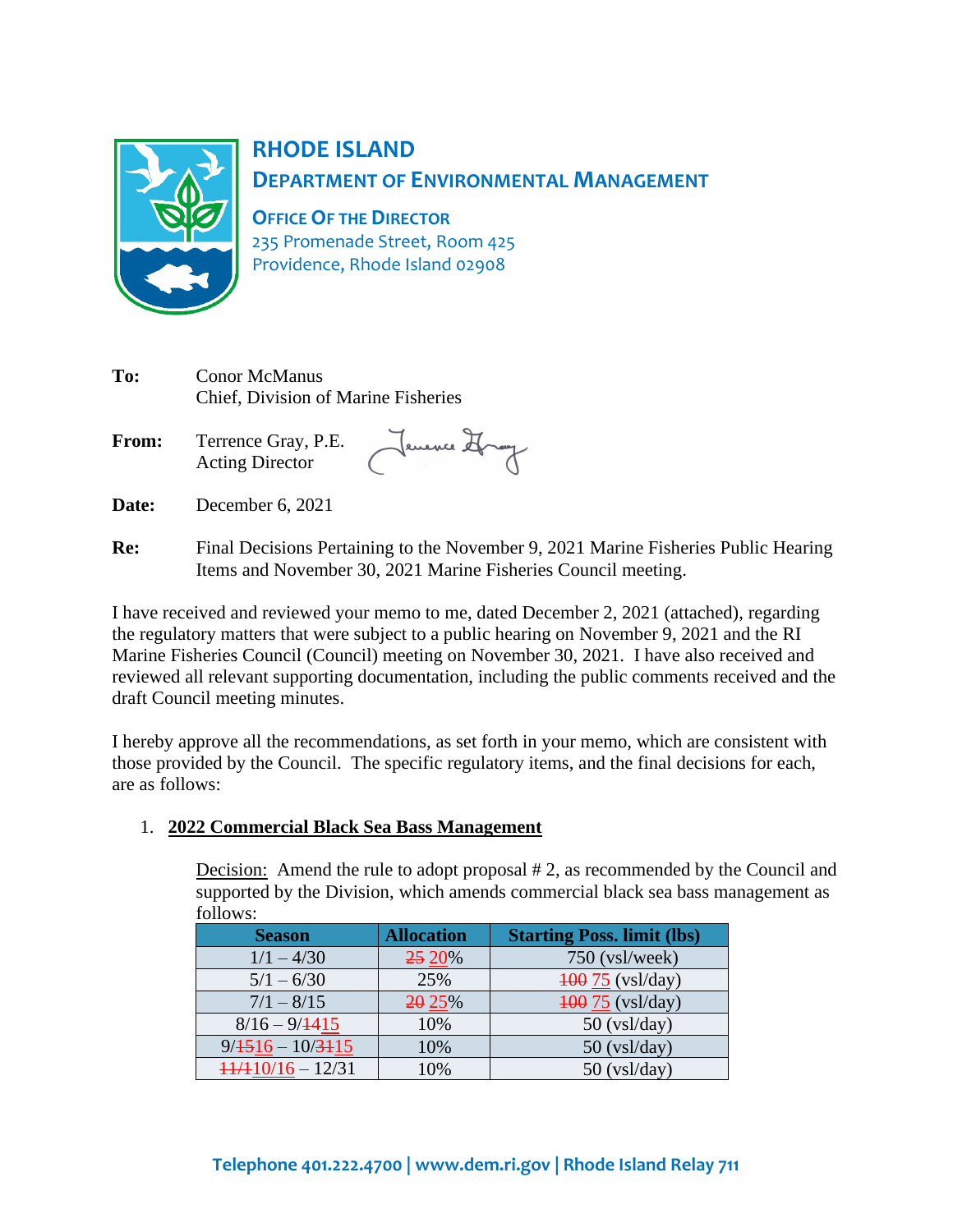#### 2. **Commercial Menhaden Management**

Decision: Maintain status quo; do not adopt the proposed vessel size restriction, consistent with the recommendation of the Division and Council.

I am in agreement with the Council, Division, and majority of public comment that menhaden management in Rhode Island, particularly in the Menhaden Management Area within Narragansett Bay, is comprehensive and effective; and with the resource not overfished and overfishing not occurring, there is no need for additional management measures at this time. I note that all commercial vessels operating in the Menhaden Management Area are subject to a 120,000 pounds/day possession limit backed by a certified 120,000 pound fish storage capacity. Moreover, all such vessels using purse seines are subject to the same net restrictions. Accordingly, there is no clear rationale, from a fisheries management perspective, for adding a vessel size restriction.

I recognize that when large commercial vessels are observed fishing in Narragansett Bay, it can create a public perception of inadequate management. Thus, I support the Division's commitment to work with my office to enhance public outreach regarding the nature and effectiveness of our menhaden management program, particularly when the fishery is subject to activity by large vessels.

#### 3. **Cobia Management**

Decision: Adopt the new rule, as recommended by the Council and supported by the Division, which is necessary to maintain compliance with the ASMFC and enable RI to participate in any subsequent efforts by the ASMFC to further develop the interstate fishery management plan for cobia. The measures included in the new rule are as follows:

| Minimum Size     | <b>Season</b> | <b>Poss. Limit (rec.)</b> | <b>Poss. Limit (comm.)</b> |
|------------------|---------------|---------------------------|----------------------------|
| 37" total length | $1/1 - 12/31$ | $1$ fish/vsl/day          | $2$ fish/vsl/day           |

#### 4. **Summer Flounder Exemption Certificate Program**

Decision: Amend the rule as recommended by the Council and supported by the Division, which enacts the following programmatic updates:

- Extend the validity of current summer flounder exemption certificates to December 31, 2025;
- Add "Hailing Port" to information required in renewal applications;
- Require renewal applications to be postmarked by December 31, 2025, with stipulation that renewal applications shall be mailed to all certificate holders no later than October 1, 2025;
- Require an application to be submitted to the Department for a vessel replacement or change in vessel ownership;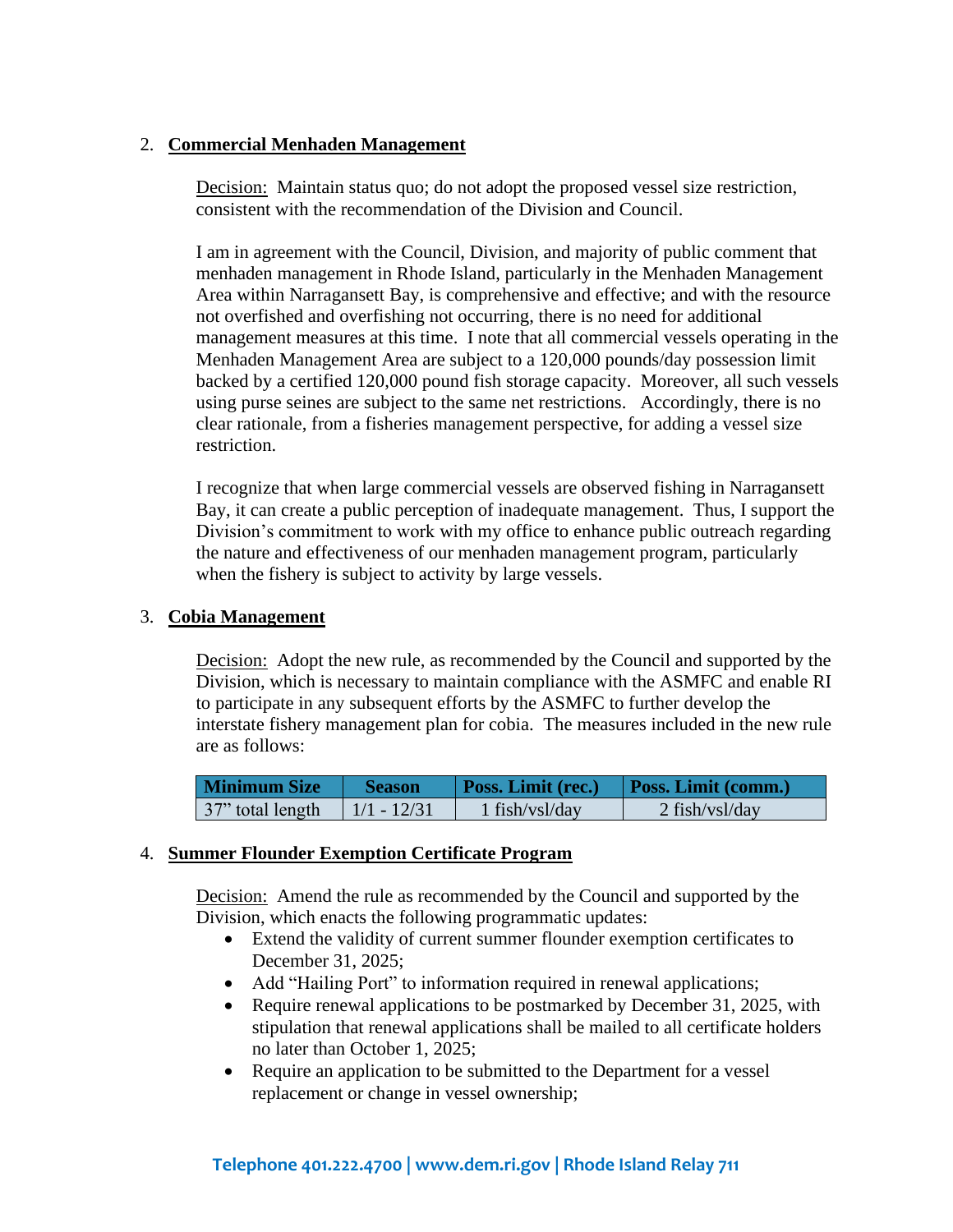- Remove vessel replacement baseline requirements;
- Require that an Exemption Certificate must be applied to a replacement vessel owned by the seller/transferee within five (5) years of approval of the transfer application;
- Adopt a "Confirmation of Certificate Status" (CCS) process to allow for an Exemption Certificate history to be maintained without the Certificate attached to a vessel. This new CCS process includes the following provisions:
	- o If a vessel owner severs the Exemption Certificate from a vessel, the vessel owner may elect to apply to the Department for a CCS;
	- o An application to the Department must be submitted and approved in order to take an Exemption Certificate out of CCS;
	- o The Exemption Certificate must be applied to a vessel within five (5) years of approval of application for CCS; after five (5) years of approval of application for CCS, the Exemption Certificate becomes invalid.
	- o Exemption Certificates in CCS are subject to the renewal requirements.

Regarding the additional proposed provision that the transfer of an Exemption Certificate to another vessel or replacement vessel may only be to a RI resident, I concur with the recommendations of the Council and Division that this provision is to be tabled, i.e., not adopted at this time, and revisited during the next phase of proposed programmatic amendments slated for the latter part of 2022.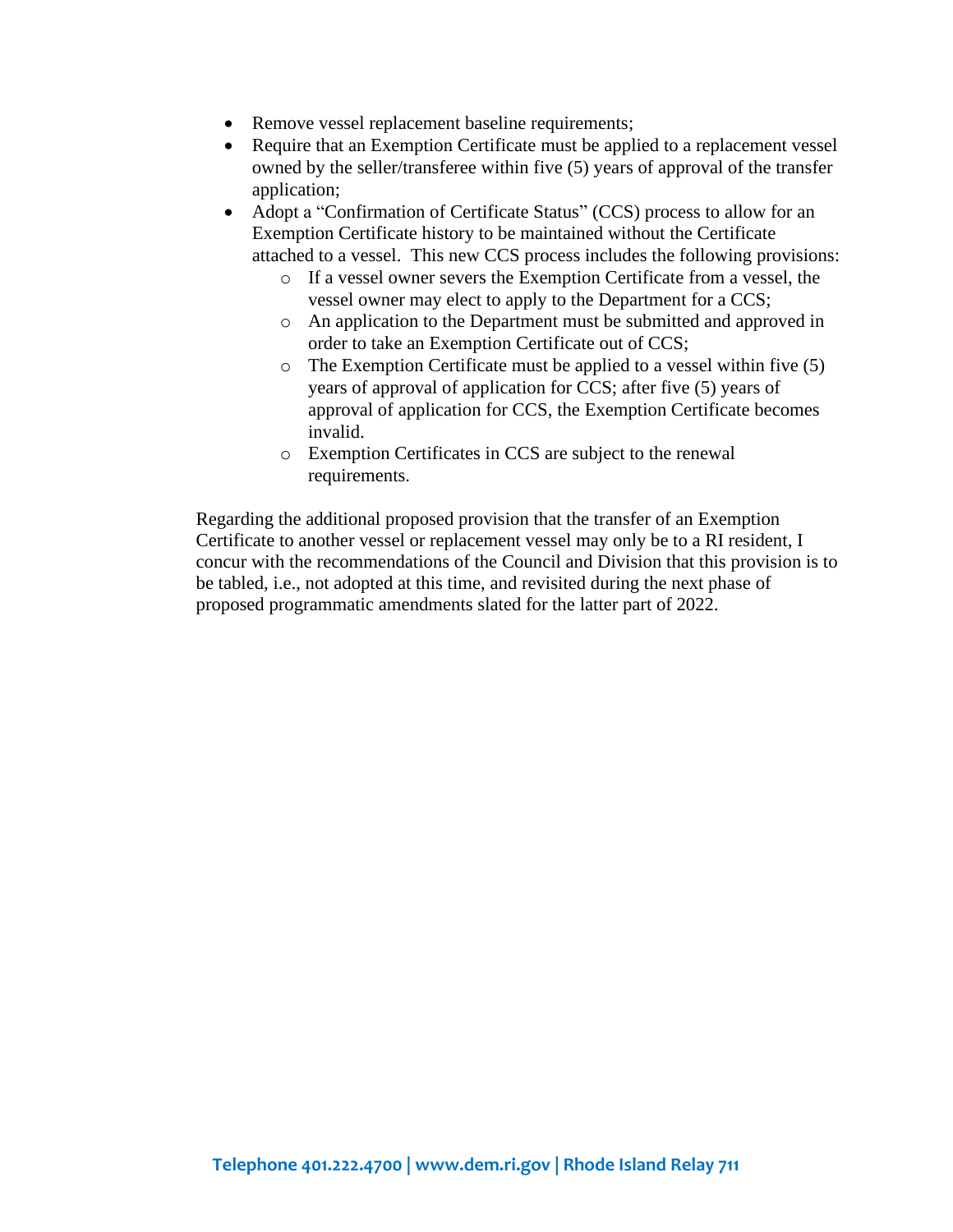

**RHODE ISLAND DEPARTMENT OF ENVIRONMENTAL MANAGEMENT DIVISION OF MARINE FISHERIES** 3 Fort Wetherill Road Jamestown, Rhode Island 02835

### INTER-OFFICE MEMO

- TO: Terrence Gray, P.E. Acting Director
- FROM: Conor McManus Chief

 $\sqrt{\sqrt{f}}$ 

DATE: December 2, 2021

SUBJECT: Decisions regarding proposed regulation amendments that were subject of a public hearing held on November 9, 2021, and a RI Marine Fisheries Council (RIMFC) meeting on November  $30<sup>th</sup>$ . The public hearing folder contains all the necessary documentation related to this hearing, including the proposed rules that were publicly noticed and the comments received. Below is a summary of each of the proposed amendments:

### **1. 2022 Commercial Black Sea Bass Management**

- Background: Amendments to management were noticed due to proposals received at the workshop held October 5<sup>th</sup>, where the Division presented stock status and the past year's fishery performance for black sea bass, scup, summer flounder, and menhaden. The 2022 RI commercial quota for black sea bass is expected to increase to  $\sim 845,220$  lbs from the 2021 quota of 669,813 lbs.
- Proposal: Four different proposals representing industry and Division management scenarios were noticed for consideration, as follows:

| <b>Season</b> | <b>Allocation</b> | <b>Starting Poss. limit</b><br>$(lbs)$ | <b>Days</b><br><b>Closed</b> | <b>Estimated   Quota Remaining</b><br><i>(equivalent</i><br>days/wks in season) |
|---------------|-------------------|----------------------------------------|------------------------------|---------------------------------------------------------------------------------|
| $1/1 - 4/30$  | 25%               | $750$ (vsl/week)                       | N/A                          | 92,799 (13 weeks)                                                               |

#### **Proposal 1 - Status quo**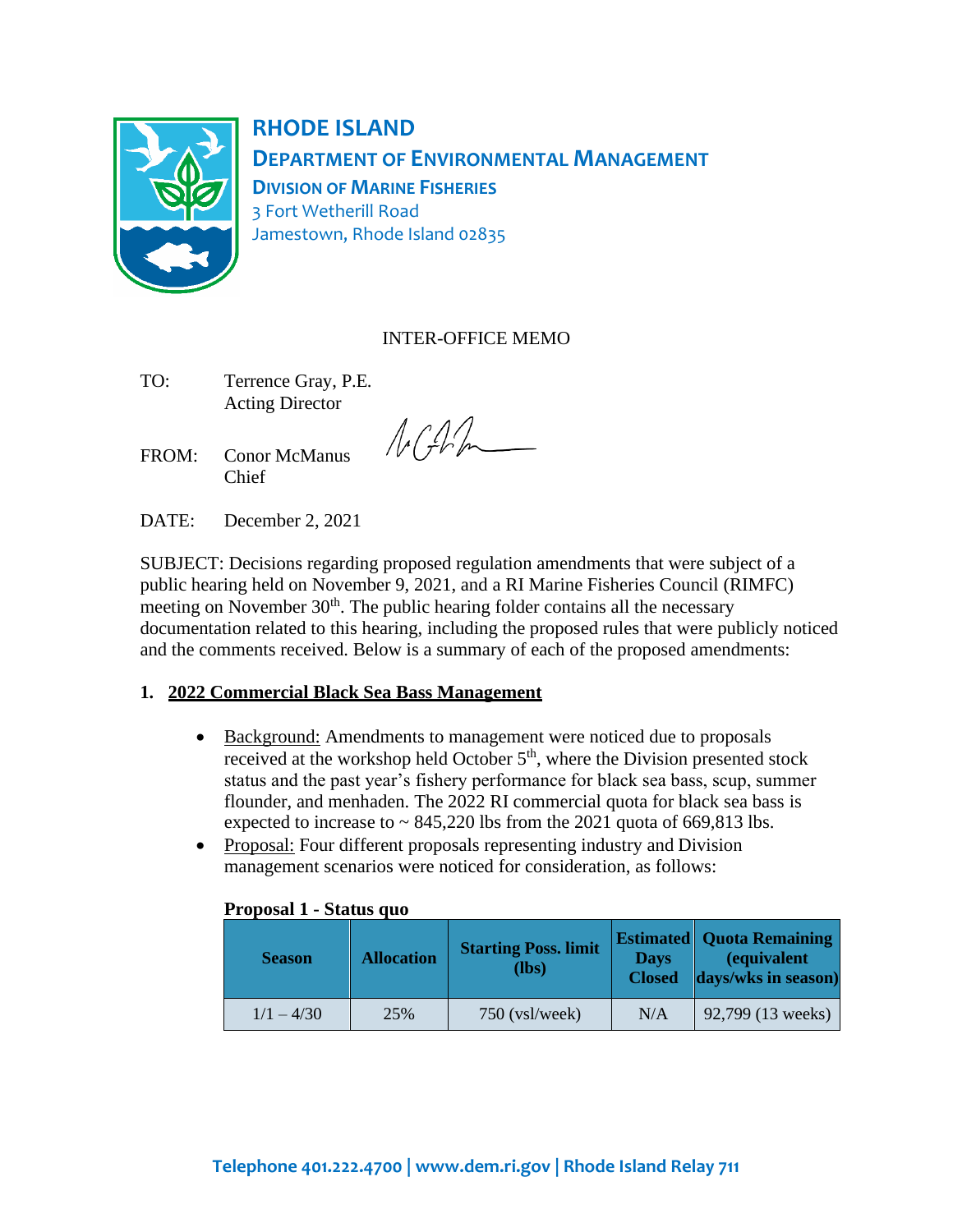| $5/1 - 6/30$   | 25% | $100$ (vsl/day) | 24  | N/A               |
|----------------|-----|-----------------|-----|-------------------|
| $7/1 - 8/15$   | 20% | $100$ (vsl/day) | 30  | N/A               |
| $8/16 - 9/14$  | 10% | $50$ (vsl/day)  |     | N/A               |
| $9/15 - 10/31$ | 10% | $50$ (vsl/day)  | 29  | N/A               |
| $11/1 - 12/31$ | 10% | $50$ (vsl/day)  | N/A | 52,497 (100 days) |

# **Proposal 2 - Industry Proposal**

| <b>Season</b>                  | <b>Allocation</b> | <b>Starting Poss.</b><br>limit (lbs) | <b>Estimated</b><br><b>Days</b><br><b>Closed</b> | <b>Quota Remaining</b><br><i>(equivalent</i><br>days/wks in season) |
|--------------------------------|-------------------|--------------------------------------|--------------------------------------------------|---------------------------------------------------------------------|
| $1/1 - 4/30$                   | 25 20%            | $750$ (vsl/week)                     | N/A                                              | 50,538 (7 weeks)                                                    |
| $5/1 - 6/30$                   | 25%               | $\frac{100}{75}$ (vsl/day)           | 10                                               | N/A                                                                 |
| $7/1 - 8/15$                   | 20 25%            | $\frac{100}{75}$ (vsl/day)           | 19                                               | N/A                                                                 |
| $8/16 - 9/1415$                | 10%               | $50$ (vsl/day)                       | 2                                                | N/A                                                                 |
| $9/1516-$<br>$10/3 + 15$       | 10%               | $50$ (vsl/day)                       | 12                                               | N/A                                                                 |
| $\frac{11}{110}$ 16 –<br>12/31 | 10%               | $50$ (vsl/day)                       | N/A                                              | 52,497 (100 days)                                                   |

# **Proposal 3 – Division analysis in response to minimize number of closed days**

| <b>Season</b>                   | <b>Allocation</b> | <b>Starting Poss.</b><br>limit (lbs) | <b>Estimated</b><br><b>Days</b><br><b>Closed</b> | <b>Quota Remaining</b><br><i>(equivalent</i><br>days/wks in season) |
|---------------------------------|-------------------|--------------------------------------|--------------------------------------------------|---------------------------------------------------------------------|
| $1/1 - 4/30$                    | 25 15%            | $750$ (vsl/week)                     | N/A                                              | 8,276 (1 week)                                                      |
| $5/1 - 6/30$                    | <b>25 20%</b>     | $\frac{100}{50}$ (vsl/day)           | $\theta$                                         | 12,579 (5 days)                                                     |
| $7/1 - 8/15$                    | <b>20 30%</b>     | $\frac{100}{50}$ (vsl/day)           | $\mathbf{1}$                                     | $\Omega$                                                            |
| $8/16 - 9/1415$                 | 10%               | $50$ (vsl/day)                       | $\overline{2}$                                   | $\overline{0}$                                                      |
| $9/1516 -$<br>$10/3 + 15$       | 40 20%            | $50$ (vsl/day)                       | $\theta$                                         | 22,383 (5 days)                                                     |
| $\frac{11}{410}$ /16 -<br>12/31 | <b>105%</b>       | $50$ (vsl/day)                       | $\theta$                                         | $1,836(3 \text{ days})$                                             |

# **Proposal 4 - Industry Proposal**

| <b>Season</b> | <b>Allocation</b> | <b>Starting Poss.</b><br>limit (lbs) | <b>Days</b><br><b>Closed</b> | <b>Estimated   Quota Remaining</b><br><i>(equivalent</i><br>days/wks in season) |
|---------------|-------------------|--------------------------------------|------------------------------|---------------------------------------------------------------------------------|
| $1/1 - 4/30$  | 25%               | $750$ (vsl/week)                     | N/A                          | 92,799 (13 weeks)                                                               |

# **Telephone 401.222.4700 [| www.dem.ri.gov |](http://www.dem.ri.gov/) Rhode Island Relay 711**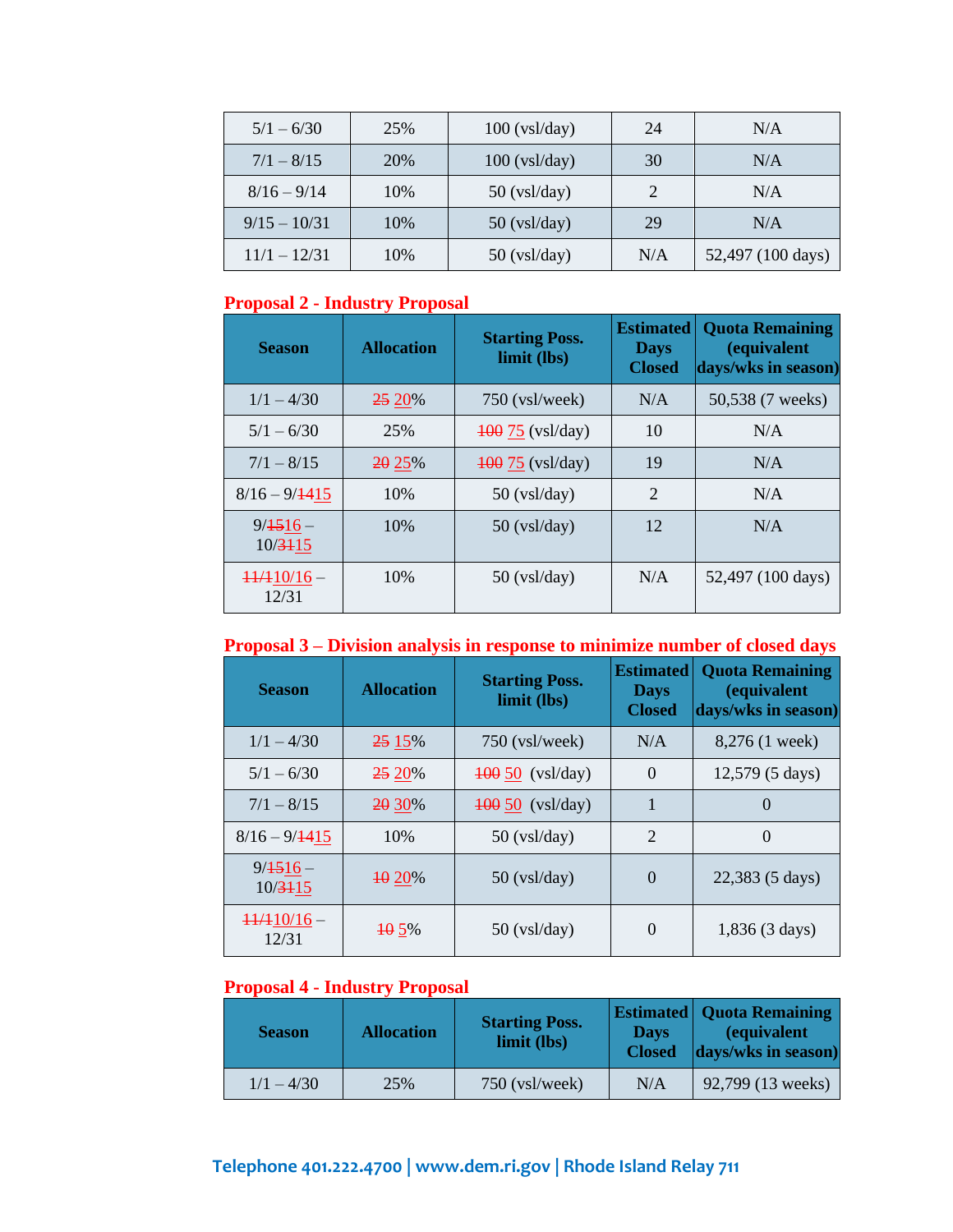| <del>6/30</del><br><del>5/1</del> | 25% | $400$ (vsl/day) | N/A             | H/A |
|-----------------------------------|-----|-----------------|-----------------|-----|
| -8/15<br>7/1                      | 20% | $400$ (vsl/day) | N/A             | H/A |
| $8/16$ $9/14$                     | 10% | $50$ (vsl/day)  | N/A             | H/A |
| $-10/31$<br>9/15                  | 10% | $50$ (vsl/day)  | N/A             | H/A |
| 12/31<br>11/1<br>$^{++}$          | 10% | $50$ (vsl/day)  | N/A             | H/A |
| $5/1 - 12/31$                     | 75% | $50$ (vsl/day)  | $\overline{48}$ | N/A |

- Public comment: Four comments in support of option 1 (status quo); five in support of option 2; no support for option 3; one in support of option 4; and one in support to reduce the starting possession limits from 100 to 50 lbs/vessel/day for the  $2<sup>nd</sup>$  and  $3<sup>rd</sup>$  sub-periods.
- RIMFC: 5-1 in support of recommending adoption of proposal  $#2$  as noticed.
- Marine Fisheries: The Division can manage any of the options noticed and supports the recommendation of the Council.

### **2. Commercial Menhaden Management**

- Background: The Division has received numerous complaints in 2021 regarding large vessels (of which were out of state) operating in Narragansett Bay (Menhaden Management Area) targeting menhaden, requesting that the Division take action to prohibit this activity in the future. The Division investigated multiple methods for restricting large vessels from targeting menhaden in the MMA and determined that adding a vessel length restriction would best address the concerns raised by the public. Vessels sizes participating in the menhaden fishery prior to 2021 were used to determine a maximum vessel length proposal of 90 feet.
- Proposal: To adopt a menhaden vessel length restriction of ninety (90) feet for harvesting menhaden in the Menhaden Management Area.
- Public comment: One comment in support as proposed; three opposed; one in support of amending the vessel length to 75 feet.
- RIMFC:  $1 5$  failed motion to recommend adoption as proposed. No other motions were made; therefore, no recommendation was provided.
- Marine Fisheries: In support of the Council recommendation. The vessel length restriction was proposed in response to public concern raised in 2021. The Division notes that there is no biological rationale to support the proposal and the menhaden fishery is well managed by several other parameters as specified in rule that limit the harvest of menhaden in the MMA by all vessels. Additionally, the stock is not overfished and overfishing is not presently occurring. The Division will continue to educate citizens on the menhaden fishery on the robust menhaden management program in Rhode Island.

### **3. Cobia Management**

• Background: In 2019, cobia management shifted from complementary management from the Council's to the Commission via Amendment 1 to the

### **Telephone 401.222.4700 [| www.dem.ri.gov |](http://www.dem.ri.gov/) Rhode Island Relay 711**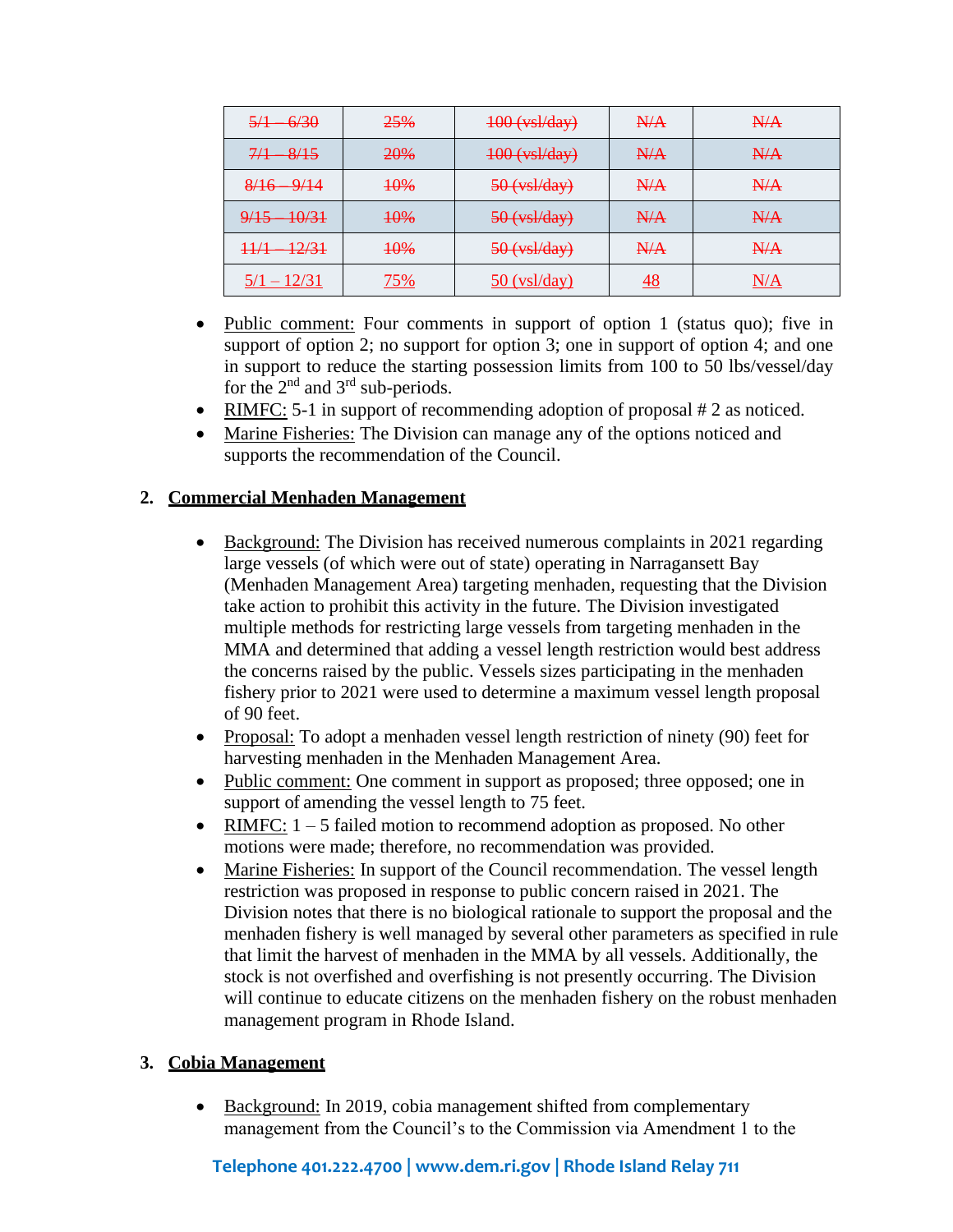FMP. RI joined the Cobia management unit in 2021. RI landings are considered de minimis for both commercial and recreational fisheries. A benchmark assessment was completed in 2020: the stock is not overfished; overfishing is not occurring.

• Proposal:

| <b>Minimum Size</b> | <b>Season</b> | Poss. Limit (rec.) | Poss. Limit (comm.) |
|---------------------|---------------|--------------------|---------------------|
| 37" total length    | $1/1 - 12/31$ | $1$ fish/vsl/day   | $2$ fish/vsl/day    |

- Public comment: One comment opposed to the proposed possession limit.
- RIMFC:  $6 0$  in support of adopting as noticed.
- Marine Fisheries: Support to adopt as noticed for ASMFC compliance with the FMP.

#### **4. Summer Flounder Exemption Certificate Program**

- Background:
	- o 1996: Program created to safeguard the RI Summer Flounder quota for RI residents. The program is currently closed to new entrants, which does not consider changes to the fishery that have evolved since the program's inception.
	- o July 2020: Rule amended to establish a renewal process to validate active certificates and invalidate inactive certificates
	- o Jan. 2021: Rule amended for additional administrative updates
- Proposal: Proposed additional administrative updates as follows:
	- o Extend the validity of current Exemption Certificates to Dec. 31, 2025;
	- o Add "Hailing Port" to information required in renewal application;
	- o Require that renewal applications must be postmarked by Dec. 31, 2025 to be considered for renewal; and that renewal application will be mailed to certificate holders by Oct. 1, 2025;
	- o Require application for a vessel replacement or change in vessel ownership;
	- o Remove vessel replacement baseline requirements;
	- o Require that transfer of Exemption Certificates to another vessel or replacement vessel may only be to a RI resident;
	- o Require that Exemption Certificates must be applied to a replacement vessel owned by the seller/transferee within five (5) years of approval of the transfer application;
	- o Adopt a Confirmation of Certificate Status (CCS) to provide for maintaining the Exemption Certificate history without it being attached to a vessel, as follows:
		- Require that if a vessel owner severs the Exemption Certificate from a vessel, the vessel owner may elect to apply to the Department CCS;
		- Require that application for CCS must be made on forms provided by the Director;
		- Require application to take a certificate out of CCS;
		- Require that the Exemption Certificate must be applied to a vessel within five (5) years of approval of application for CCS; and that if

### **Telephone 401.222.4700 [| www.dem.ri.gov |](http://www.dem.ri.gov/) Rhode Island Relay 711**